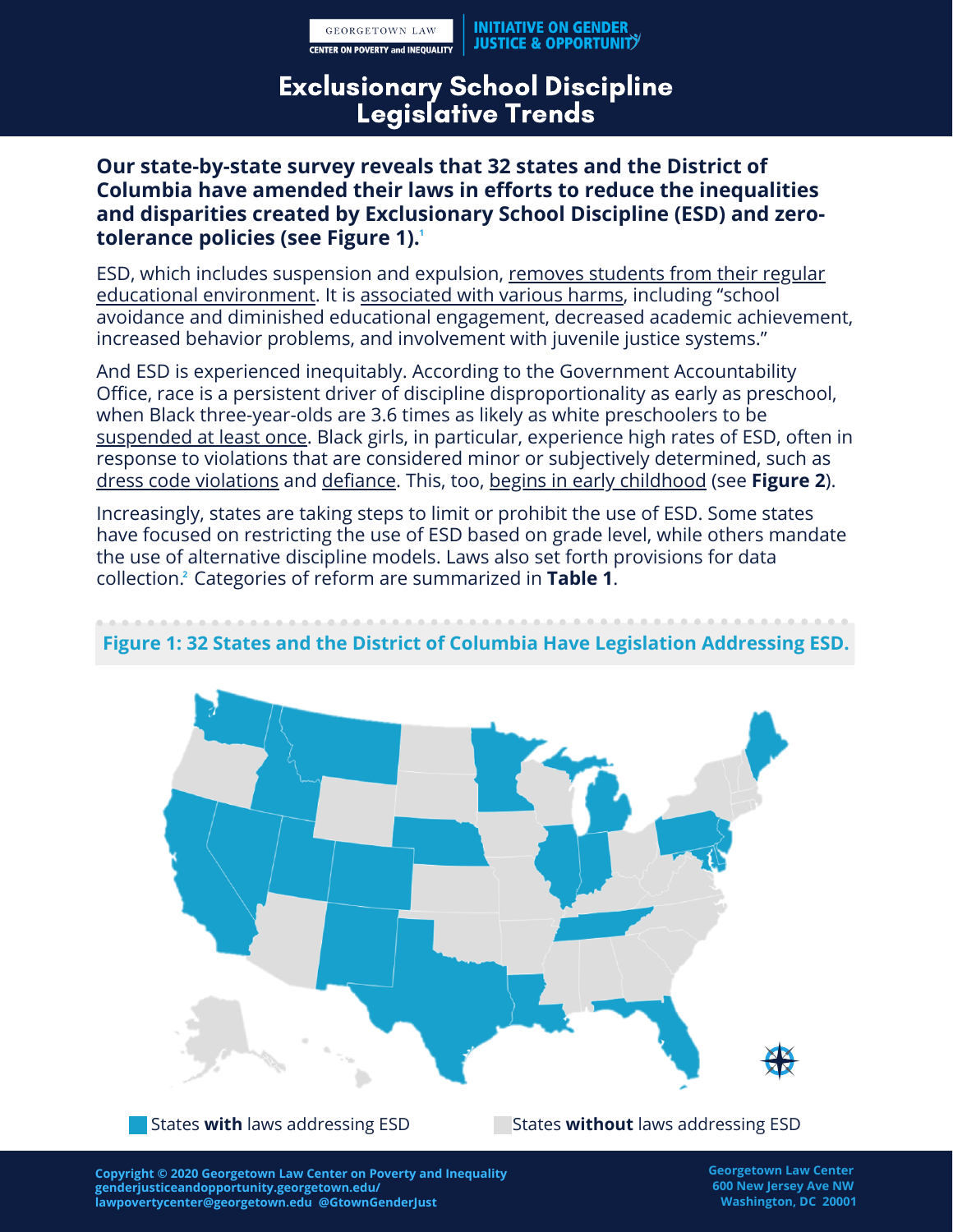**GEORGETOWN LAW CENTER ON POVERTY and INEQUALITY** 

# Exclusionary School Discipline Legislative Trends

Data from the US Department of Education's Office for Civil Rights indicates that in the 2015-2016 school year, Black girls represented 48.2% of all girls with multiple out-of-school suspensions, yet comprised only 15.5% of female enrollment. In the same [year, Black girls were over 5 times as](https://www2.ed.gov/about/offices/list/ocr/docs/crdc-2015-16.html) likely as white girls to receive an outof-school suspension.

#### **Figure 2: Black girls were 5X as likely as white girls to receive an out-of-school suspension.**



US Department of Education. Office for Civil Rights. 2015-16 Civil Rights Data Collection (CRDC).

| <b>Types of</b><br><b>Restrictions</b>                   | <b>Jurisdictions</b>                                                                                  | <b>Examples</b>                                                                                                                                                                                                                           |
|----------------------------------------------------------|-------------------------------------------------------------------------------------------------------|-------------------------------------------------------------------------------------------------------------------------------------------------------------------------------------------------------------------------------------------|
| <b>Behavior-based</b><br><b>Restrictions</b>             | AR, AZ, CA, DC, FL, LA, MD,<br>NC, NM, NV, OH, OR, PA,<br>RI, SC, TN, VA, WI, WV <sup>3</sup>         |                                                                                                                                                                                                                                           |
| Truancy &<br>Absenteeism                                 | AR, AZ, CA, DC, FL, MD,<br>NC, NE, NM, NV, OH, OR,<br>PA, RI, TN, VA, WI, WV <sup>4</sup>             | Limits or prohibits ESD response for truancy,<br>tardiness, or absenteeism <sup>5</sup> or requires alternatives to<br>ESD for truancy and absenteeism. <sup>6</sup>                                                                      |
| <b>Bullying</b>                                          | $RI^7$                                                                                                | Limits suspensions for bullying. <sup>8</sup>                                                                                                                                                                                             |
| Substance<br>Abuse                                       | CA <sup>9</sup>                                                                                       | Prohibits expulsion for possession of over-the-<br>counter or prescription medicine and first possession<br>of marijuana. <sup>10</sup>                                                                                                   |
| Disruptive<br>Classroom<br><b>Behavior</b><br>& Defiance | CA, DC, LA, SC <sup>11</sup>                                                                          | Limits ESD response for disruption of school<br>activities, failure to address school employees with<br>respectful titles and courtesy, <sup>12</sup> and limits or prohibits<br>ESD response for "willful defiance." <sup>13</sup>       |
| <b>Dress Code</b><br>Violations                          | DC <sup>14</sup>                                                                                      | Prohibits ESD response for violations of "local education<br>agency or school dress code or uniform rules." 15                                                                                                                            |
| <b>Grade-based</b><br><b>Restrictions</b>                | AR, CO, CT, DC, GA,<br>MD, MN, NJ, NV, OH,<br>OR, TX, VA <sup>16</sup>                                | Limits or prohibits ESD response for young children,<br>ranging from preschool to fifth grade in most<br>circumstances. <sup>17</sup>                                                                                                     |
| <b>Consideration of</b><br><b>Alternatives to ESD</b>    | CA, CO, DC, FL, ID, IL,<br>ME, MD, MI, MN, NE,<br>NV, NJ, OK, OR, TN,<br>TX, UT, VA, WA <sup>18</sup> | Requires consideration of alternative disciplinary<br>strategies to ESD, including one or more of the following:<br>restorative justice; positive behavior interventions and<br>supports; mediation; and community service. <sup>19</sup> |
| <b>Data Collection</b>                                   | CO, CT, DC, DE, GA,<br>IL, KY, LA, MD, NC, RI,<br>TX, UT, WA <sup>20</sup>                            | Requires data collection, analysis, and publication of<br>discipline data. <sup>21</sup>                                                                                                                                                  |

#### **Table 1: Types of ESD Restrictions Across US Jurisdictions.**

**Copyright © 2020 Georgetown Law Center on Poverty and Inequality genderjusticeandopportunity.georgetown.edu/ lawpovertycenter@georgetown.edu @GtownGenderJust**

**Georgetown Law Center 600 New Jersey Ave NW Washington, DC 20001**